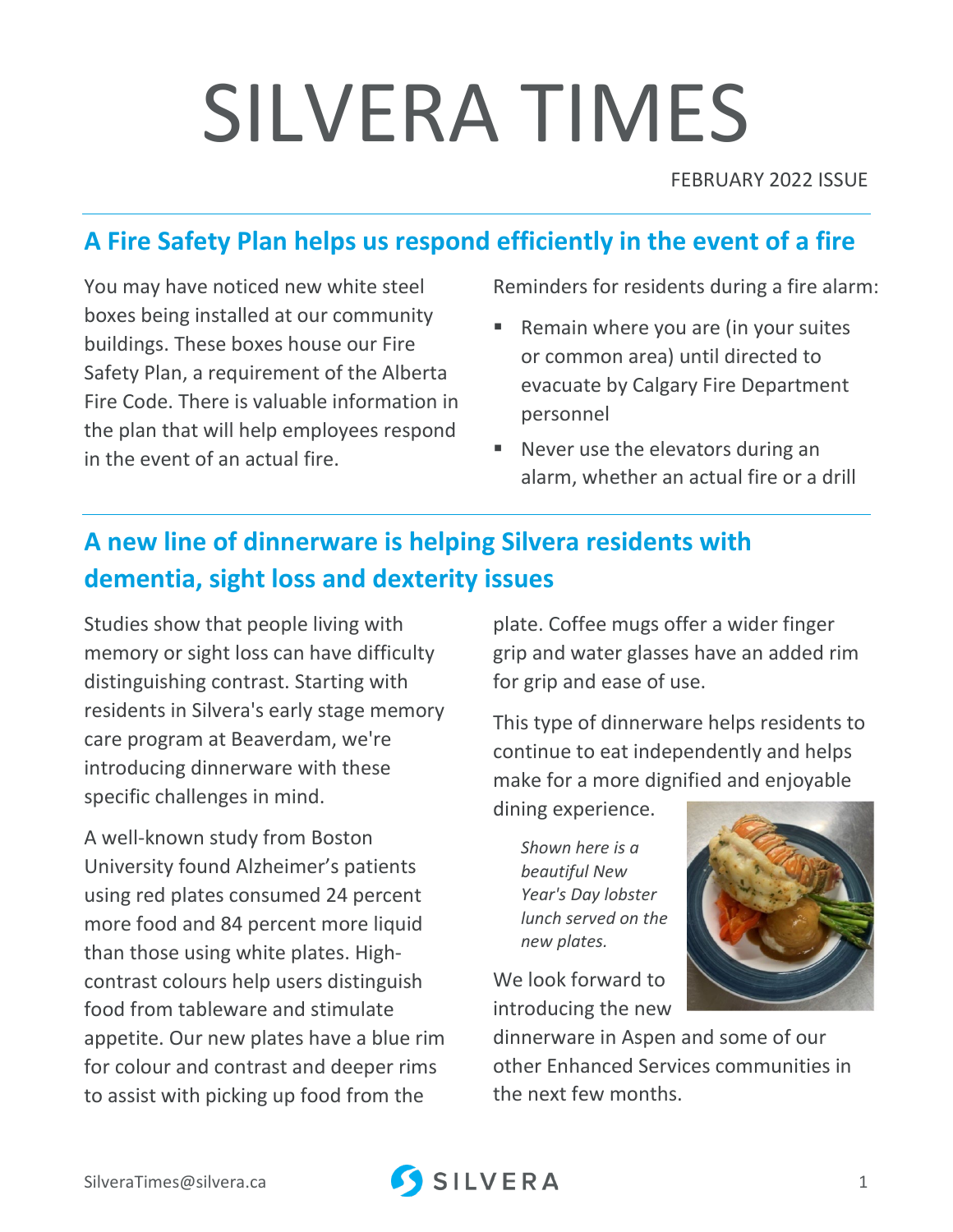## **Aspen resident Michael Begg recognized Robbie Burns Day in January**

Michael shared some of the history of the celebration with fellow residents and employees and talked about his continued involvement with the St. Andrews Society and the Royal Scottish Country Dance Society.

Robbie Burns Day is a Scottish national holiday celebrating the life and work of Robert Burns, a world-renowned Scottish poet. Burns Night, celebrated on January 25, often features a Burns supper, which usually includes haggis. Michael certainly looked forward to enjoying this Scottish dish on Robbie Burns Day.

Thank you, Michael, for sharing this tradition with your Silvera community!



## **Wrapping Up Stockings for Seniors**

Through the generosity and support of our 2021 Stockings for Seniors campaign, we were able to collect more than 800 stockings - enough for every resident in our Enhanced Services communities. We are grateful for the support of our wonderful friends, the Calgary Canucks Jr. A Team as well as every individual who packed stockings, ensured stockings were delivered to residents, and all those who donated to our campaign this year.



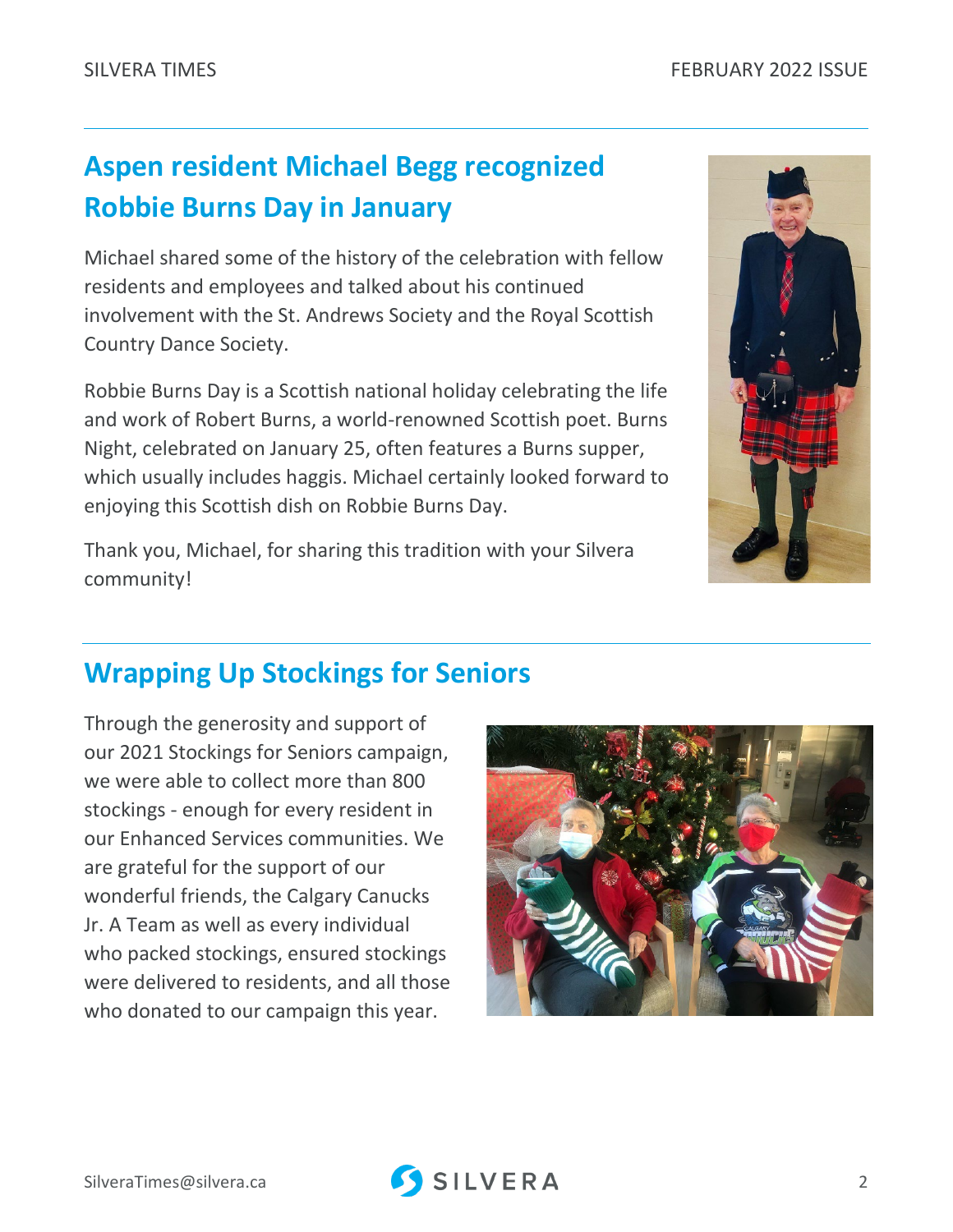#### **ENMAX brought the Christmas cheer**



Aspen residents said a big thank you to ENMAX volunteer crews for the beautiful holiday light displays.

ENMAX brought bucket trucks to install holiday lights at ten Silvera communities this past Christmas season. Our residents, employees and neighbours appreciate it so much!

## **Employees and residents had a bit of fun with 2.2.22**

February 2 is generally known as Groundhog Day. And while Balzac Billy may have predicted six more weeks of winter, Feb. 2 was also a significant date this year because



of the sequence of numbers: 2.2.22. It only happens once each century!

Check out a few of our employees and residents having fun with Tu-Tu Day.

![](_page_2_Picture_11.jpeg)

![](_page_2_Picture_13.jpeg)